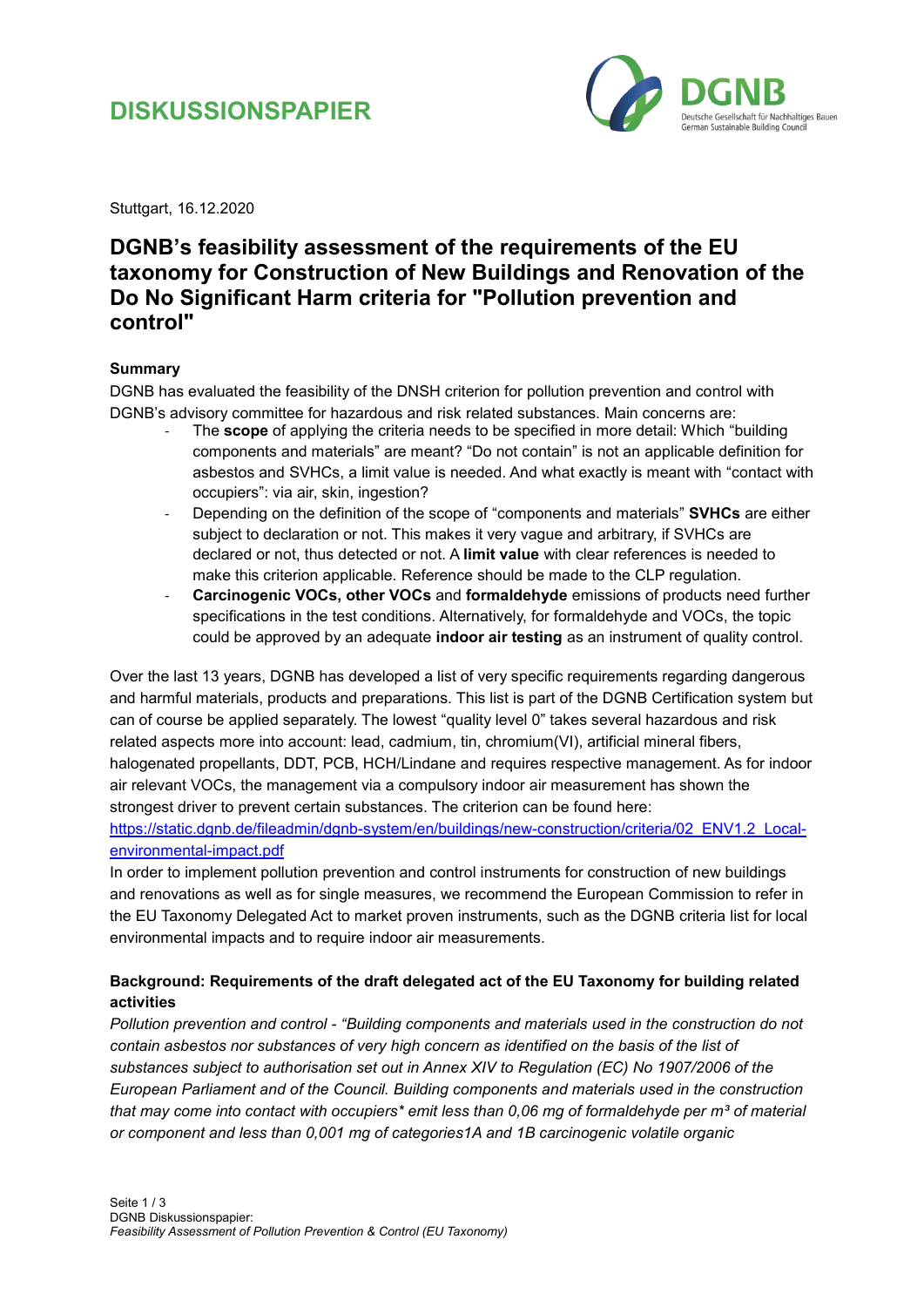# **DISKUSSIONSPAPIER**



*compounds per m³ of material or component, upon testing in accordance with CEN/TS 16516 and ISO 16000-3 or other comparable standardised test conditions and determination methods." "\*Applying to paints and varnishes, ceiling tiles, floor coverings, including associated adhesives and sealants, internal insulation and interior surface treatments, such as those to treat damp and mold."*

#### **Comments concerning the scope**

A clear definition of the term "building components & materials" must be given, otherwise this criterion cannot be implemented. Secondly the term "do not contain" is not an applicable definition, a limit must be specified, e.g. < 0.1% with a corresponding reference.

The nomenclature "Building components and materials used in the construction that may come into contact with occupiers" is also unclear. What exactly is considered interior-relevant? What is the medium of contact: breathing air, skin contact, ingestion - or all? It has to be clarified whether it is practicable to define interior surfaces (possibly only in permanent workplaces, since these have relevant "contact times" to materials…). A reference to standards is recommended.

#### **Comments concerning SVHCs**

An unambiguous reference to the version of the REACH authorization list is required. Secondly, which "building components and materials" are meant in this context? According to the current regulations, products along the supply chain that contain SVHC substances > 0.1% are subject to declaration. This means, however, that contained materials can exceed the limit value. Depending on the definition of the components (single parts, materials, etc.), the limit values applies or not. For manufacturers it would then be possible to pretend that products contain only materials that fall below the 0.1% limit. Rubber e.g. is present in a number of products in very small quantities. With this criterion, as defined now, it would not be feasible to address products that are subject to declaration via the call for tenders, which is the current construction practice.

A full list of all products installed in a building is very rarely available, because some products installed in buildings are not mentioned in any tender explicitly. A full declaration of materials following clear rules (e.g. what information is included, who is responsible, etc.) is an important basic requirement. The introduction of a "building passport" or similar is rather recommended.

#### **Comments concerning formaldehyde and carcinogenic VOCs emissions**

An indoor air measurement could be used as an alternative approval for the requirements for VOCs and formaldehyde and is an adequate quality assurance instrument for product specific requirements. However, there is the problem that other formaldehyde / or error sources cannot be excluded from indoor air measurements, as opposed to the test chamber method. Thus, an indoor air measurement should not fully replace product-related test chamber measurements to declare the emission-levels but can be used either as an additional quality control instrument or in cases where full declaration is not practical.

The verification of VOC limit value for categories 1A and 1B carcinogenic VOCs is not very easy, due to the low limit value, since even the smallest disturbances exceed the measurements. The standard reference should be updated: The reference to ISO 16000-3 is not regarded necessary as this standard is practically contained in EN 16516. The Taxonomy criteria mentions a limit value related to EN 16516. From this it can be concluded that the product tests should be based on the reference space. The air change of 0.5/h is predetermined. But the loading depends on the applications. Test